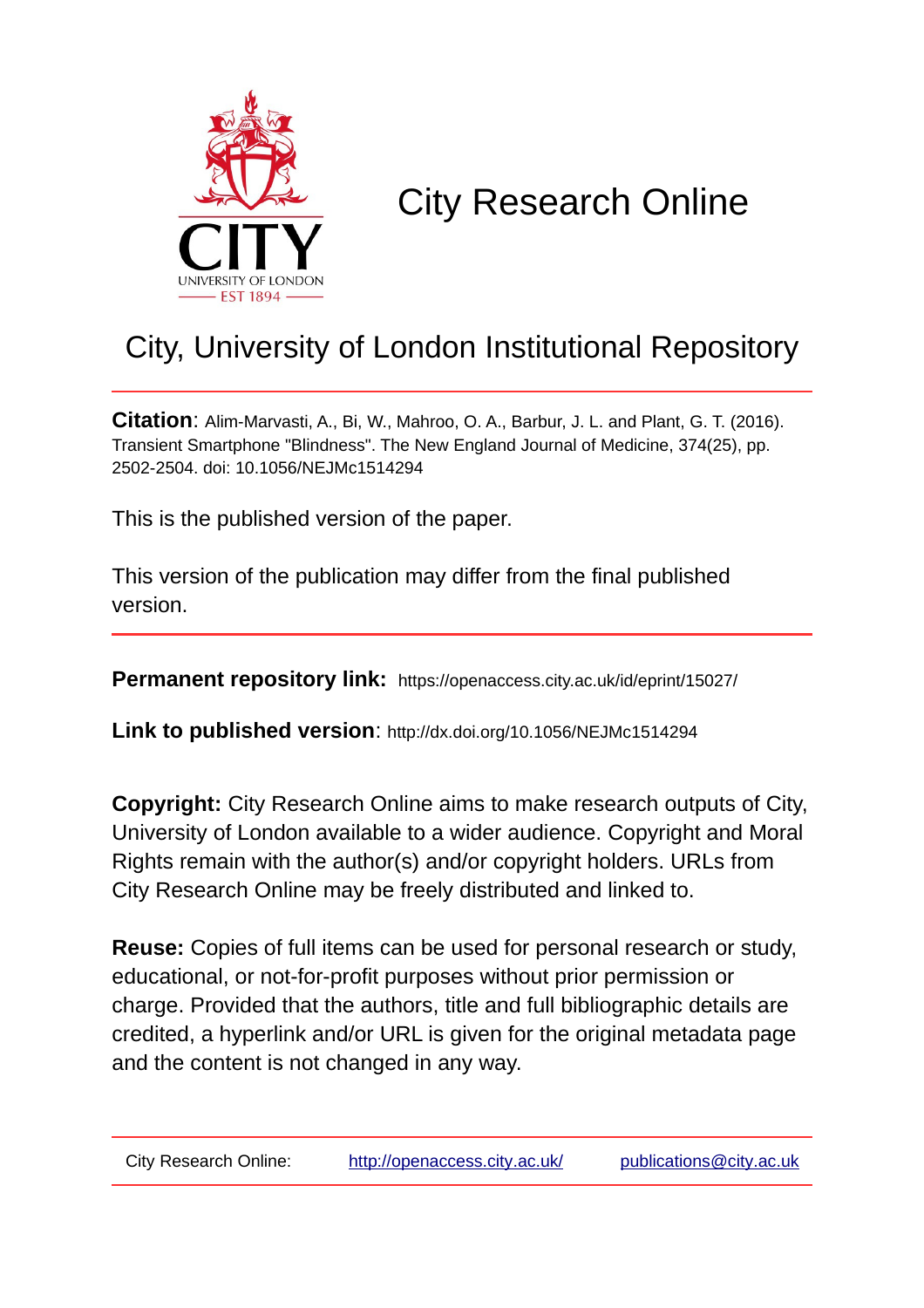**The authors reply:** In response to Stanford et al.: after the exclusion of patients receiving insulin, the median gestational weight gain among the women in our study was lower in the metformin group than in the placebo group (4.6 kg [interquartile range, 1.3 to 7.2] vs. 6.3 kg [interquartile range, 2.9 to 9.2], P<0.001). In an evaluation of changes in postpartum weight from the initial antenatal visit, the median gestational weight loss was higher in the metformin group than in the placebo group (1.9 kg [interquartile range, −5.1 to 0.2] vs. 0 kg [interquartile range, −3.9 to 1.5], P=0.02). We agree that metformin might reduce the risk of long-term obesity in these women.

In response to Sahin and Corapcioglu: the American Diabetes Association classifies metformin as a category B drug (i.e., no evidence of risk in humans) during pregnancy. In the United Kingdom, metformin is recommended by the National Institute for Health and Care Excellence.1 There is no evidence of an increase in congenital malformations (including testicular abnormalities or defects in growth or motor development) in babies born to mothers treated with metformin.<sup>2,3</sup> Blood-pressure results in a large cohort of 2-year-old children showed no differences between those whose mothers had received insulin and those whose mothers had

received metformin.<sup>4</sup> Active B<sub>12</sub> (holotranscobalamin) and methylmalonic acid are better measures of vitamin  $B_{12}$  status than are serum levels and do not appear to be pathologically altered in patients with type 2 diabetes after metformin treatment.<sup>5</sup>

Jyoti Balani, M.D. Steve Hyer, M.D. Hassan Shehata, M.D.

Epsom and St. Helier University Hospitals NHS Trust London, United Kingdom hassan.shehata@nhs.net

Since publication of their article, the authors report no further potential conflict of interest.

**1.** National Institute for Health and Care Excellence. Diabetes in pregnancy: management from preconception to the postnatal period. August 2015 (https://www.nice.org.uk/guidance/ng3).

**2.** Bolton S, Cleary B, Walsh J, Dempsey E, Turner MJ. Continuation of metformin in the first trimester of women with polycystic ovarian syndrome is not associated with increased perinatal morbidity. Eur J Pediatr 2009;168:203-6.

**3.** Cassina M, Donà M, Di Gianantonio E, Litta P, Clementi M. First-trimester exposure to metformin and risk of birth defects: a systematic review and meta-analysis. Hum Reprod Update 2014;20:656-69.

**4.** Battin MR, Obolonkin V, Rush E, Hague W, Coat S, Rowan J. Blood pressure measurement at two years in offspring of women randomized to a trial of metformin for GDM: follow up data from the MiG trial. BMC Pediatr 2015;15:54.

**5.** Obeid R, Jung J, Falk J, et al. Serum vitamin B12 not reflecting vitamin B12 status in patients with type 2 diabetes. Biochimie 2013;95:1056-61.

**DOI: 10.1056/NEJMc1603067**

### **Transient Smartphone "Blindness"**

**TO THE EDITOR:** Transient monocular vision loss is a common clinical presentation, and the cause is not always thromboembolic.<sup>1</sup> We present two cases in which careful history taking established a benign cause (for the case histories, see the Supplementary Appendix, available with the full text of this letter at NEJM.org).

A 22-year-old woman presented with a several months' history of recurrent impaired vision in the right eye that occurred at night. The results of ophthalmic and cardiovascular examinations were normal. Vitamin A levels and the results of magnetic resonance angiography, echocardiography, and a thrombophilia screening were also normal.

The second case involved a 40-year-old woman

who presented with a 6-month history of recurrent monocular visual impairment on waking, lasting up to 15 minutes. The results of investigations for a vascular cause were again normal. Aspirin therapy had been commenced.

When the patients were seen in our neuroophthalmic clinic, detailed history taking revealed that symptoms occurred only after several minutes of viewing a smartphone screen, in the dark, while lying in bed (before going to sleep in the first case and after waking in the second). Both patients were asked to experiment and record their symptoms. They reported that the symptoms were always in the eye contralateral to the side on which the patient was lying.

We hypothesized that the symptoms were due

The New England Journal of Medicine

Downloaded from nejm.org by John Barbur on June 28, 2016. For personal use only. No other uses without permission.

Copyright © 2016 Massachusetts Medical Society. All rights reserved.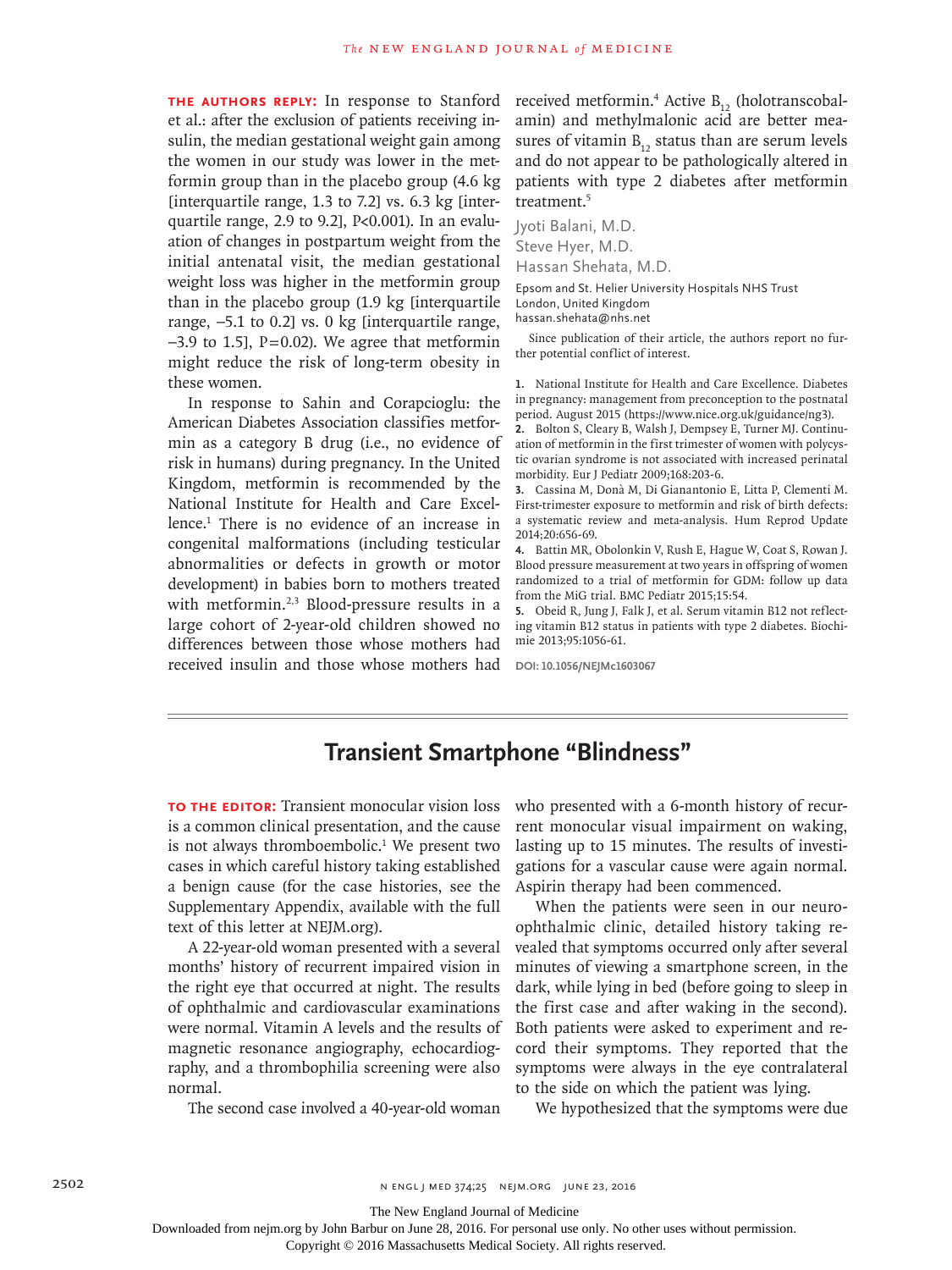#### **Figure 1. Diminished Retinal Sensitivity after Smartphone Viewing.**

In Panel A, the points plot visual threshold as a function of time after 10 or 20 minutes of smartphone viewing. The y axis plots the minimum intensity of light that the participant was able to see in the dark. Initially, the participant required a higher-intensity stimulus, indicating low sensitivity; after approximately 20 minutes, the participant was able to see stimuli 100 times dimmer. In Panel B, the two traces show averaged electroretinographic responses to a dim flash of light that was delivered within a few minutes after 20 minutes of monocular smartphone viewing. The response amplitudes are very different, indicating that the eye that had viewed the smartphone had much lower retinal sensitivity than the eye that had been covered (this interocular difference is what the patients perceived as transient monocular blindness). After approximately 20 minutes, responses from both eyes were very similar (see the Supplementary Appendix).

to differential bleaching of photopigment, with the viewing eye becoming light-adapted while the eye blocked by the pillow was becoming darkadapted. Subsequently, with both eyes uncovered in the dark, the light-adapted eye was perceived to be "blind." The discrepancy lasted several minutes, reflecting the time course of scotopic recovery after a bleach.<sup>2-4</sup>

In a study approved by a research ethics committee, two of the authors monocularly viewed a smartphone screen at arm's length and quantified the time course of recovery of sensitivity in the dark both psychophysically and electrophysiologically (Fig. 1). Visual sensitivity was appreciably reduced after smartphone viewing, taking several minutes to recover, and this reduction in sensitivity was measurable at the level of the retina (Fig. 1B).

Although most people view screens binocularly, people frequently use smartphones while lying down, when one eye can be inadvertently covered. Smartphones are now used nearly around the clock, and manufacturers are producing screens with increased brightness to offset background ambient luminance and thereby allow easy reading. Hence, presentations such as we describe are likely to become more frequent. Our cases show that detailed history taking and an understanding of retinal physiology can reassure both patient and doctor and can avoid unnecessary anxiety and costly investigations.



Ali Alim-Marvasti, M.R.C.P.

National Hospital for Neurology and Neurosurgery London, United Kingdom

Wei Bi, Ph.D.

City University London London, United Kingdom

Omar A. Mahroo, Ph.D.

King's College London London, United Kingdom

John L. Barbur, Ph.D.

City University London London, United Kingdom

Gordon T. Plant, M.D.

Moorfields Eye Hospital London, United Kingdom plant@globalnet.co.uk

Supported by a Fight for Sight (United Kingdom) grant (to Dr. Mahroo).

Disclosure forms provided by the authors are available with

n engl j med 374;25 nejm.org JUNE 23, 2016 2503

The New England Journal of Medicine

Downloaded from nejm.org by John Barbur on June 28, 2016. For personal use only. No other uses without permission.

Copyright © 2016 Massachusetts Medical Society. All rights reserved.